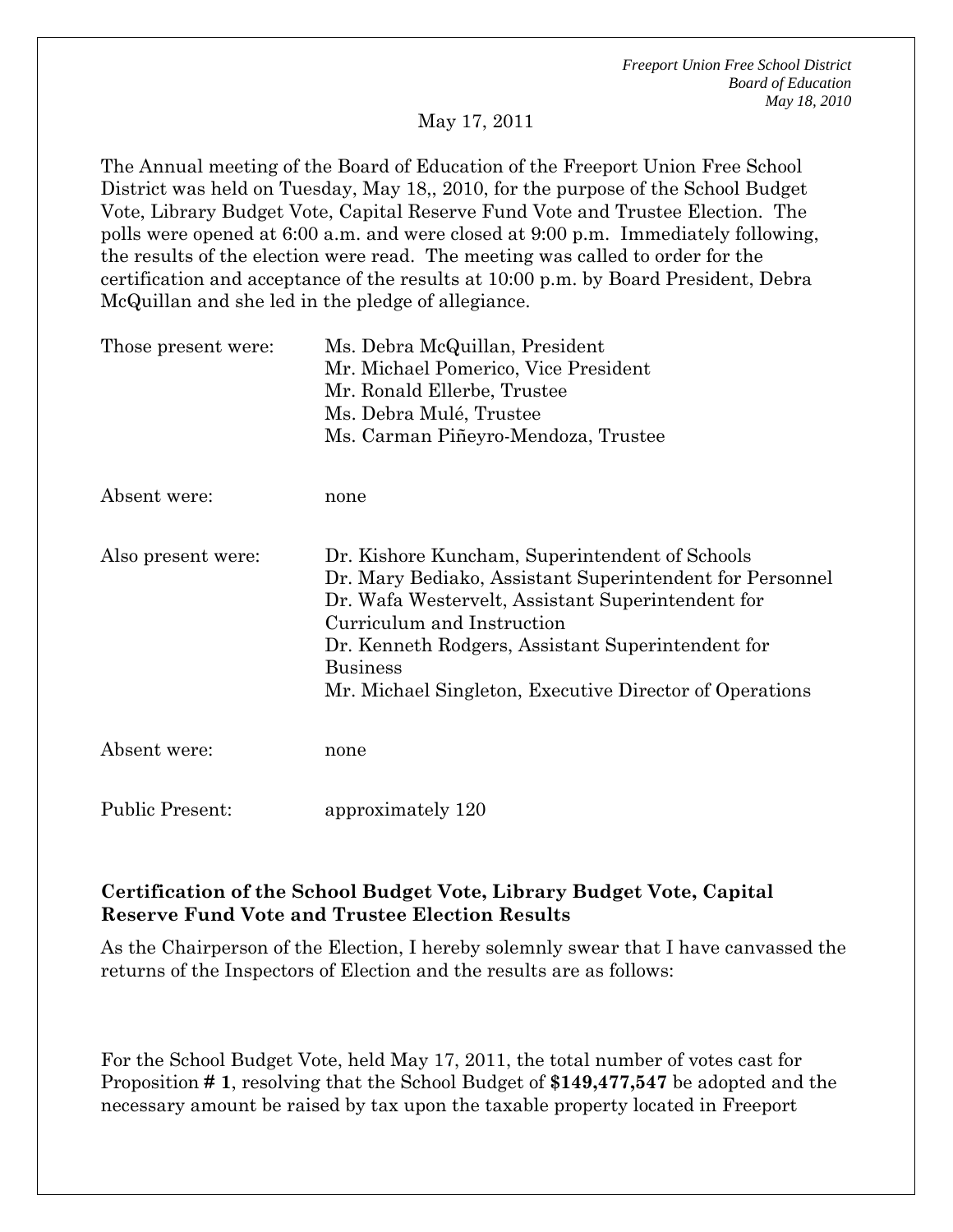Union Free School District, Town of Hempstead, Freeport, New York, for the year 2011-2012, was **2,271;**

the total number of **yes** votes cast for **Proposition # 1** was: **1,432;**

the total number of **no** votes cast for **Proposition # 1** was: **839;** and

For the Library Budget, the total number of votes cast for Proposition **# 2**, resolving that the Freeport Memorial Library Budget amount of **\$5,949,067** be adopted and the necessary amount be raised by tax upon the taxable property located in Freeport Union Free School District, Town of Hempstead, Freeport, New York, for the year 2010-2011, was: **2149;**

that the total number of **yes** votes cast for **Proposition # 2** was: **1,444;** 

that the total number of **no** votes cast for **Proposition # 2** was: **705;** and

For the Capital Reserve Fund, the total number of votes cast for Proposition **# 3**, resolving that the Board of Education of the Freeport Union Free District is hereby authorized to expend the sum of **\$1,500,000** representing monies from the Capital Reserve Fund established in March 26, 2009 for the following purposes: repave the parking field, sidewalk reconstruction and lavatory refurbishments, including all ancillary and incidental work required to be performed at the Bayview Avenue School; lavatory refurbishments, including all ancillary and incidental work required to be performed at the Giblyn School; locker and window replacement at the Dodd Middle School, including all ancillary and incidental work required to be performed; HVAC Upgrade to Boilers/Burners at Caroline G. Atkinson School, including all ancillary and incidental work required to be performed; locker and window replacements at the Dodd Middle School, including all ancillary and incidental work required to be performed; HVAC upgrades for the Freeport High School auditorium, including all ancillary and incidental work required to be performed.

Since the funds to be expended hereunder are from the Capital Reserve Fund, approval of this proposition will not require a tax levy upon the real property of the district.

that the total number of **yes** votes cast for **Proposition #3** was: **1,466;**

that the total number of **no** votes cast for **Proposition # 3** was: **602;** and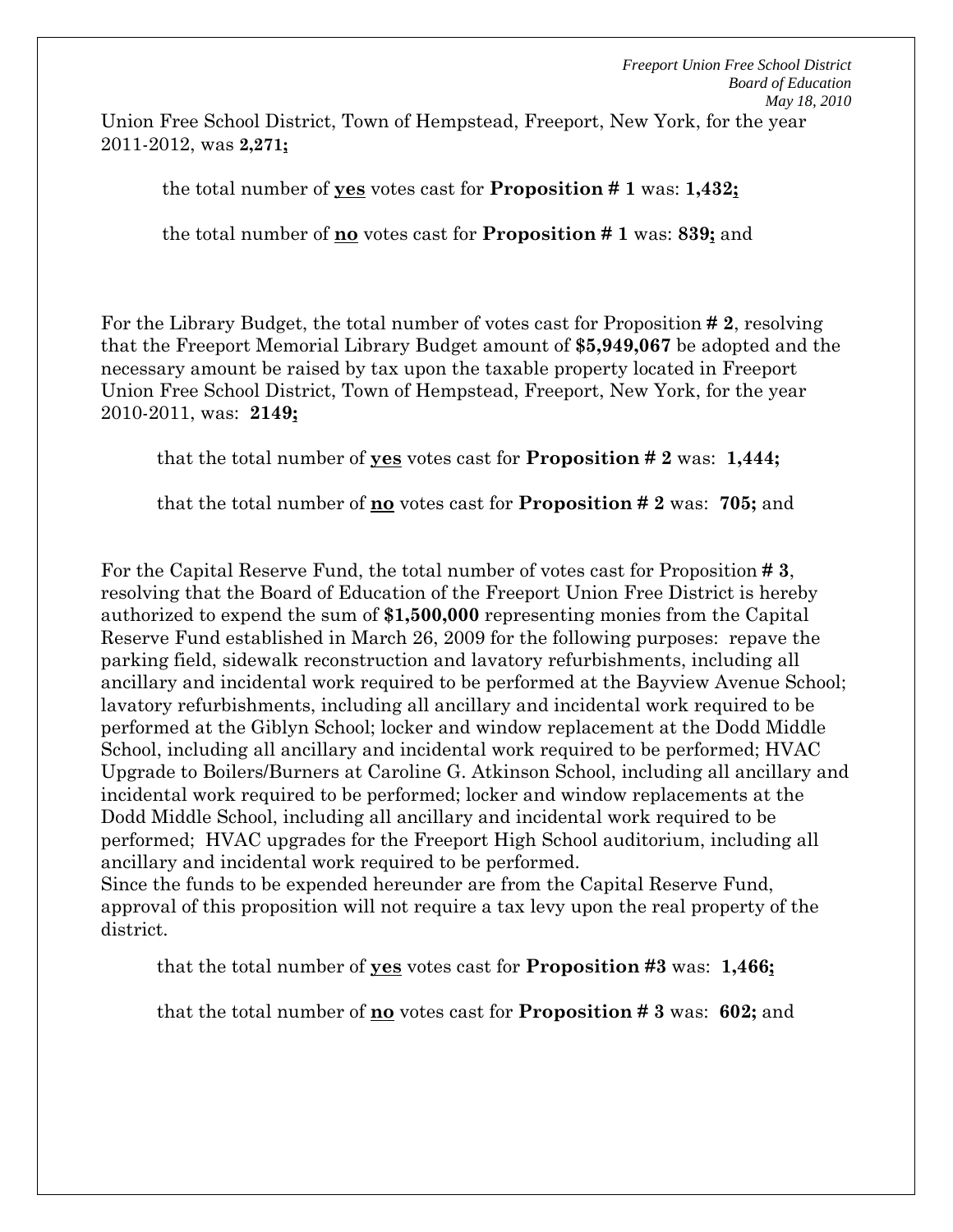For the Trustee Election, the total number of votes cast for each candidate for the Office of School Trustee, for a three year term to begin July 1, 2011, and end June 30, 2014, was:

the total number of votes cast for Shushanna Roper was **602**;

the total number of votes cast for Ronald J. Ellerbe was **1,803;** 

the total number of votes cast for Vilma I. Lancaster was **1,426**;

the total number of votes cast for Other was **2**;

Respectfully submitted,

Denne A Ema

the contract of the contract of the contract of the contract of the contract of the contract of the contract o<br>The contract of the contract of the contract of the contract of the contract of the contract of the contract o Denise Elmore Chairperson of the Election

## **Acceptance of the Results of the School Budget Trustee Election**

**BE IT RESOLVED**, that the Board of Education of the Freeport Union Free School District hereby accepts the attached results of the annual budget vote and trustee election held this date, May 17, 2011, as certified by the Chairperson of Election; and

**BE IT FURTHER RESOLVED**, that Proposition #1, *School Budget* has been *approved* by the registered voters of this District; and

**THAT** Proposition #2, *Freeport Memorial Library Budget* has been *approved* by the registered voters of this District; and

**THAT** Proposition #3, *Capital Reserve Fund* has been *approved* by the registered voters of this District; and

**THAT Ronald J. Ellerbe** has been elected as trustee for a term of three years to begin July 1, 2011 and end June 30, 2014;